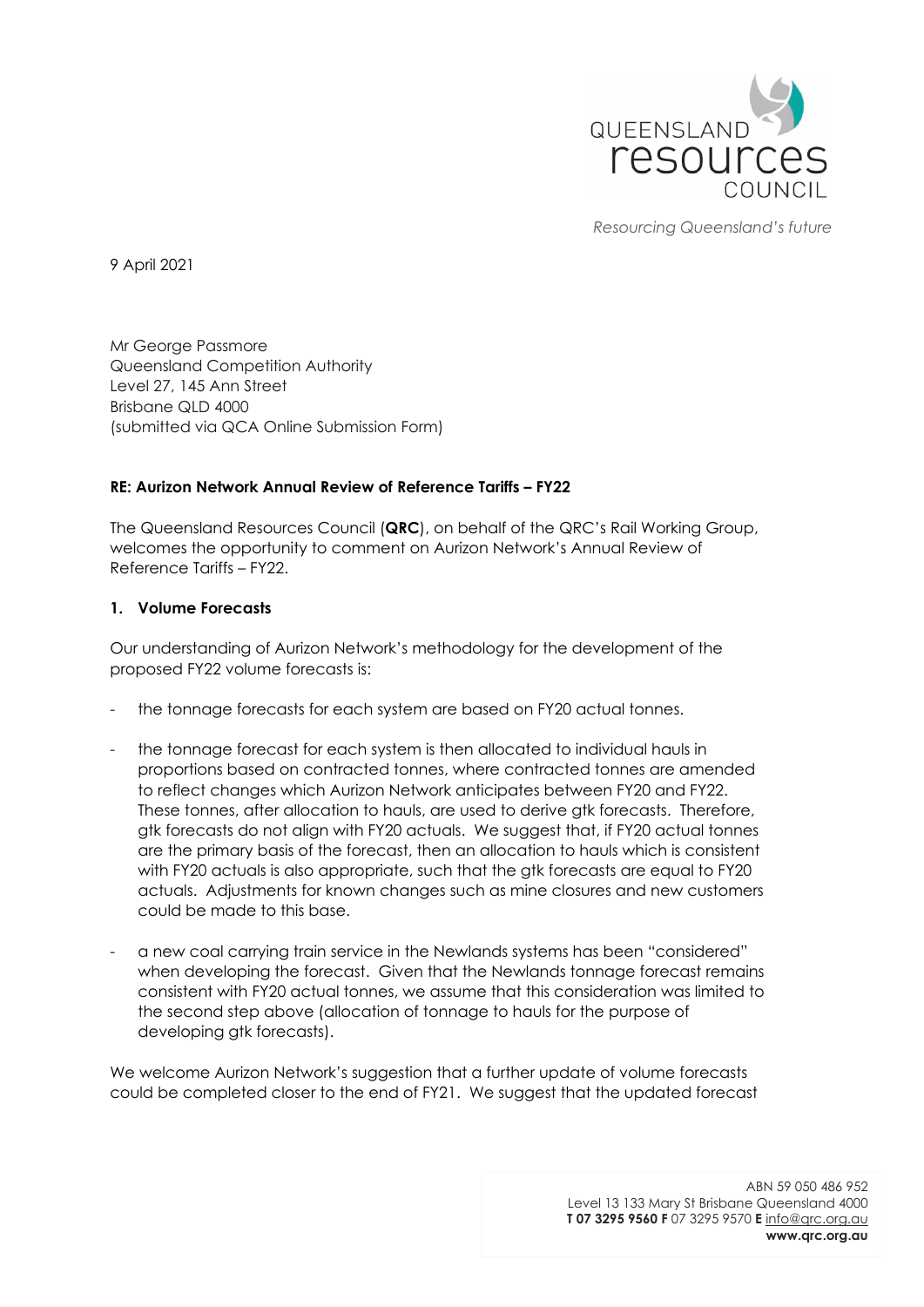should be:

- based on railings for FY21 (year to date March or April), extrapolated to form a full year forecast.
- Adjusted for known changes which will occur between FY21 and FY22. This would include:
	- o adjusting for any major disruptions to throughput which occurred during FY21 (note that no such major disruptions have occurred to date)
	- o mine closures or new mines
	- o significant expansions or significant reductions in output advised by customers.

We have suggested, and Aurizon Network has agreed, that Aurizon Network makes available to each customer the forecasts for the customer's operations which are included in the overall proposed system forecasts. This will allow individual customers to provide feedback to Aurizon Network and, if necessary, to the QCA.

# **2. Capital Expenditure Allowable Revenue Adjustments**

We rely on the QCA to verify Aurizon Network's calculations of the FY19 and FY20 capital expenditure allowable revenue adjustments. We note that these adjustments are affected by the allocation of capital expenditure between systems. As the QCA is aware, this is a contentious issue in regard to the allocation of renewals expenditure located within the Newlands system between the Newlands and GAPE systems.

We encourage the QCA to consider this issue as part of the current process so that appropriate adjustments can be made to the FY20 capital expenditure allowance revenue adjustment and the FY22 capital indicator. This issue is discussed further in Sections 5 and 6.

# **3. Maintenance Indicator**

We note that the Maintenance Strategy and Budget (MSB) for the Newlands system was not approved by the relevant members of the Rail Industry Group (RIG). This matter is now being considered by the QCA and we understand that a submission has been provided by the RIG.

The issue relates to the efficiency of the proposed rail grinding costs throughout the Central Queensland Coal Network following the sale of the rail grinding business to an external contractor. The RIG understands that the QCA's role in the current process is limited to a review of the Newlands MSB. However, the issue is not specific to Newlands, nor does it have any special impact on Newlands compared to other systems.

We expect that any outcomes from the QCA review of the Newlands MSB will be factored into the outcomes of the Annual review of Reference Tariffs.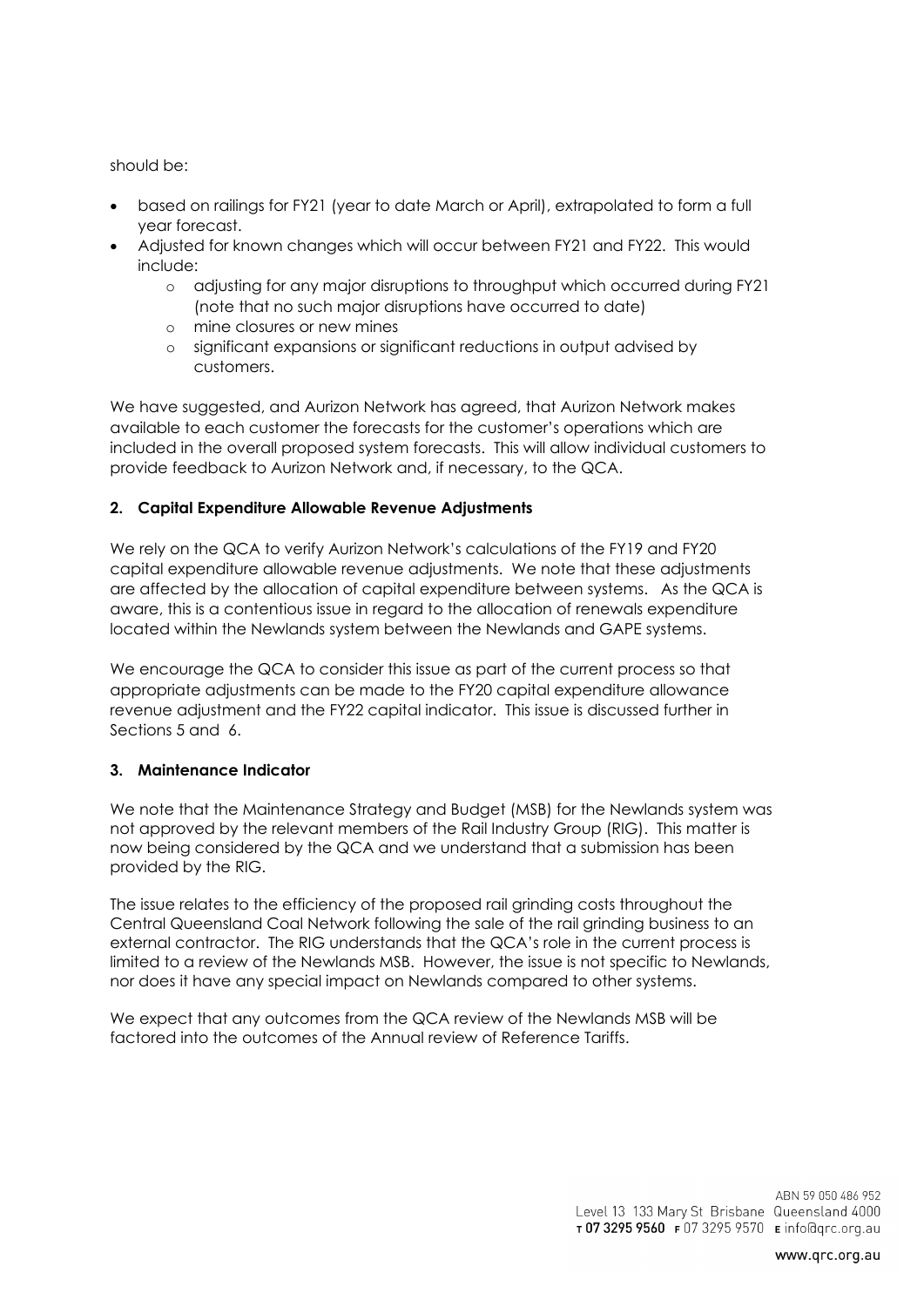# **4. Capital Indicator**

The proposed capital indicators for all systems other than Newlands and GAPE are consistent with budgets approved by the RIG. For Newlands and GAPE, the relevant RIG members did not approve a Renewals Strategy and Budget. The key concern was Aurizon Network's proposed approach to the allocation of Newlands systems renewals between Newlands and GAPE systems. As this issue is relevant to the capital indicator as well as to capital expenditure allowable revenue adjustments and future roll-forward of the RAB, it is discussed separately in Section 5.

## **5. Allocation of Newlands system renewals between Newlands and GAPE**

Aurizon Network's proposes to allocate the cost of renewals which are physically located within the Newlands system to that system, except for the renewal of assets which were originally constructed as part of the GAPE project. For the proposed FY22 renewals budget, this results in the majority of Newlands/GAPE renewals being recovered from the Newlands system (\$25m), with minimal allocation to the GAPE system (\$0.3m). Aurizon Network proposes to apply a similar approach to approved capital expenditure for the RAB roll-forward. This is despite:

- most train services within the Newlands system originating in the GAPE system.
- a majority of gtks within the Newlands system relating to GAPE services.
- most renewals in the Newlands system relating to asset replacements which are caused by volume/usage rather than being time-dependant. Aurizon Network's DAAU "Reference Tariff for the GAPE System" dated April 2013 clearly acknowledges that with regard to ballast, culvert and track structures in the Newlands system "The degradation of these assets will accelerate given the increase in utilisation and intensity associated with the GAPE project."

Given this, it is unclear why Aurizon would not seek to apportion renewals which are caused by or brought forward by GAPE for the purposes of reference tariffs going forward. The creation of a separate coal system for the GAPE expansion was explicitly created to fit with the commercial arrangements that Aurizon Network had in place for GAPE expansion funding. This structure seems to have created confusion and appears to create opportunities for Aurizon Network to pick and choose principles of expansion versus stand-alone systems to suit their preferred commercial outcomes.

This issue was raised in submissions on the Annual Review of Reference Tariffs for FY21 in the context of the allocation of the FY21 capital indicator. The QCA's May 2020 Final Decision on the Annual Review of Reference Tariffs for FY21 included the following statement: "*We expect that Aurizon Network will continue to work collaboratively with all participants of the Rail Industry Group in order to develop an appropriate approach to allocate the incremental cost of renewals on the Newlands system due to Goonyella to Abbot Point system traffics bringing forward such capital expenditure*".

This consultation has not occurred to any meaningful extent, and Aurizon Network's proposed approach is not consistent with the QCA's suggested approach. That is,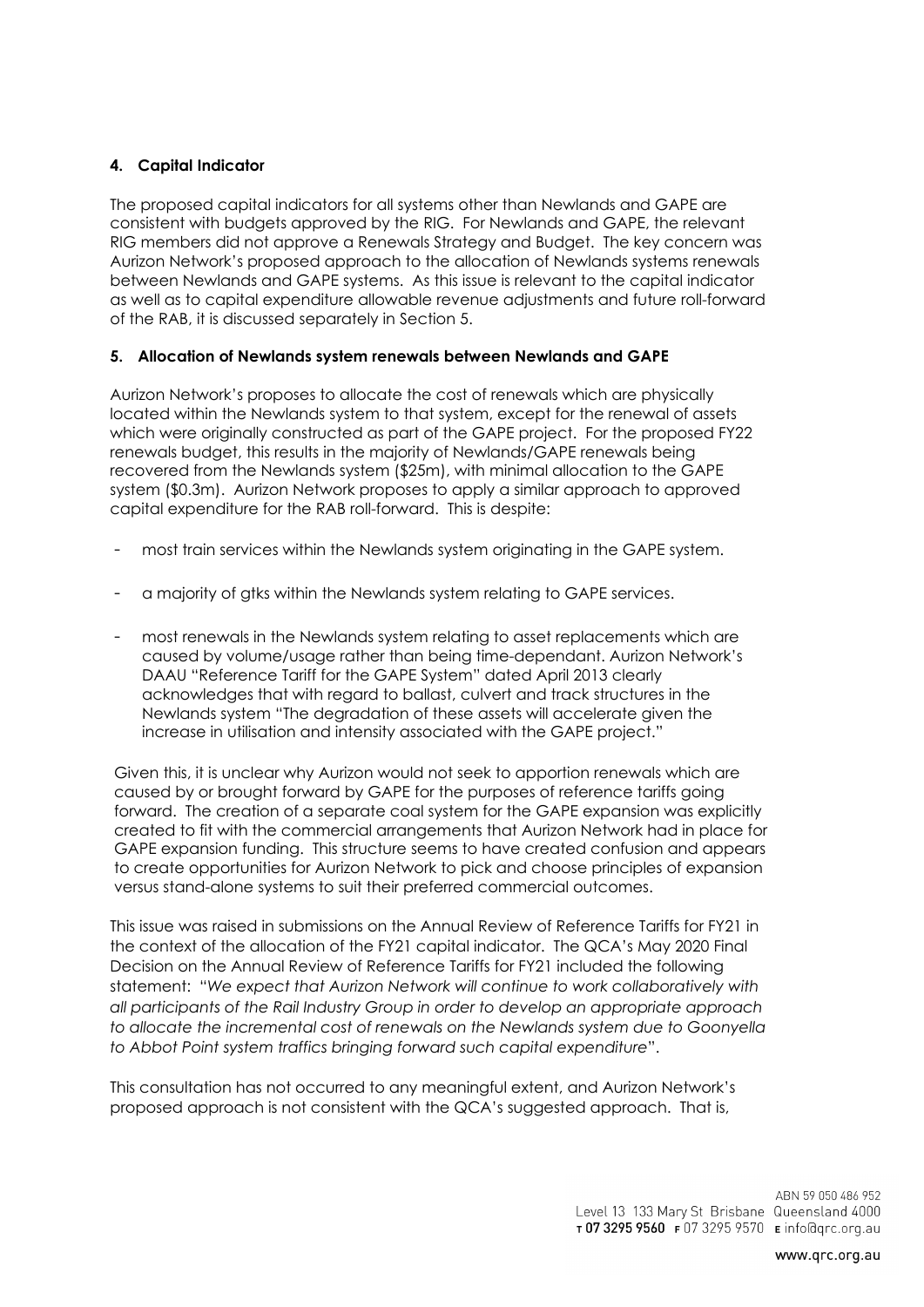Aurizon Network does not propose an appropriate approach "*to allocate the incremental cost of renewals on the Newlands system due to Goonyella to Abbot Point system traffics bringing forward such capital expenditure*".

Aurizon Network has provided a number of claimed justifications for failing to allocate Newlands system renewals on the basis suggested by the QCA. We comment on each of those claims below:

**Aurizon Network claim:** The Newlands and GAPE Reference Tariffs are each less than the respective stand-alone costs and greater than the respective incremental costs for each system and are therefore consistent with the pricing limits. **QRC Comments:** 

1. Aurizon Network's analysis of stand-alone and incremental costs is dependent upon an assumption that, in the absence of GAPE, Newlands system users would have elected to upgrade the Newlands system to 26TAL. Aurizon Network offers no evidence that this would have been occurred, nor that such an upgrade would have been a prudent decision for Newlands customers. This upgrade was only proposed as a method of increasing capacity to accommodate GAPE traffic. Aurizon Network did not propose such an upgrade prior to GAPE, and the 20TAL system had sufficient capacity for Newlands traffic (excluding GAPE) without such an upgrade. QR Network's 2009 Coal Rail Infrastructure Master Plan (Section 4.1.6) shows that the capacity of the Newlands system, at 20TAL, was 19mtpa. Current and forecast volumes on the Newlands system remain below this capacity. This confirms that the existing 20TAL Newlands system (pre-GAPE) had sufficient capacity to meet the demands of a stand-alone Newlands system.

Aurizon Network highlights in its submission that Newlands customers were paid compensation associated with the upgrade to 26TAL. We consider this further evidence that Newlands customers would not have been incentivised to move to 26TAL in the absence of GAPE.

2. Consistency with pricing limits does not justify a particular approach to pricing. There are many approaches to pricing of services which would be consistent with pricing limits, yet which would be considered unfair and inappropriate. For example, if the most distant mine in a system was required to pay tariffs reflecting its stand-alone costs, with other mines covering the incremental costs of their services, then that most distant mine would be asked to bear the cost of constructing an entire rail line from mine to port. Such an approach would not offend the pricing principles, and yet, would clearly be unfair and detrimental to competition.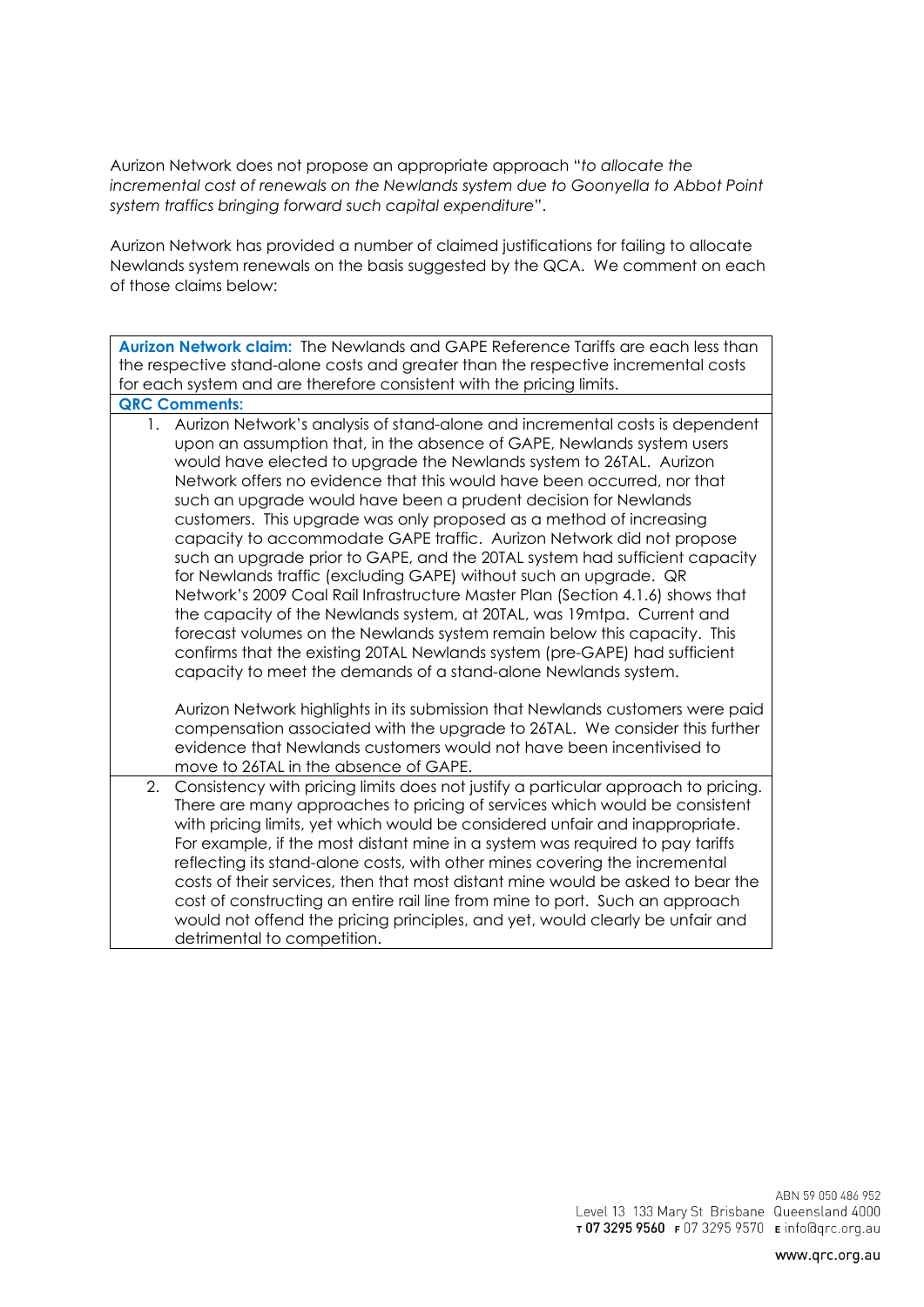**Aurizon Network claim:** The current Newlands RAB is not cost reflective of the 26 tonne axle load (TAL) services currently operating within the Newlands System. **QRC Comments:** 

The fact that the cost of upgrading to 26TAL was not allocated to Newlands nor shared between Newlands and GAPE suggests that an allocation of this cost to Newlands system was not considered appropriate when the relevant regulatory decisions were made. This reflects the fact that the upgrade was required only to accommodate GAPE services.

**Aurizon Network claim:** The inclusion of the Newlands asset replacement expenditure in the Newlands Reference Tariff progressively transitions the price of the legacy 20TAL system to the more efficient 26TAL cost of service delivery over a long period of time.

### **QRC Comments:**

Charging Newlands services for a level of service which they did not require and do not necessarily benefit from does not become any more acceptable due to the passage of time. At the time of the upgrade to 26TAL and the introduction of GAPE traffic, Aurizon Network paid compensation to operators/customers. We do not know the details of the calculation or basis for this compensation, although the compensation presumably reflected a detriment experienced by operators/customers. The existence of compensation is not consistent with Aurizon Network's view that Newlands customers have received a significant benefit in the

form of the 'free' upgrade to 26TAL. Aurizon Network proposes to transition Newlands customers towards a 26TAL cost of service over time, via an allocation of renewals expenditure which is not cost reflective (i.e. by allocating costs which are caused by GAPE services to Newlands customers). This would effectively undo the effect of the compensation which was deemed necessary at the time of the introduction of GAPE services to the Newlands system.

**Aurizon Network claim:** The annual net impact on the Newlands RAB value and the Newlands System Allowable Revenues does not result in material price shocks and therefore does *[we assume this was intended as "does not"]* materially affect allocative or productive efficiency.

### **QRC Comments:**

Aurizon Network's proposed approach will, over time, result in a significantly larger RAB and higher tariffs for the Newlands system. It is unlikely that Aurizon Network has obtained expert advice to determine the level of tariff distortion which customers can bear before there is an impact on allocative or productive efficiency. In any case, the lack of such an impact does not justify an unfair allocation of costs. The principle that each service in the CQCN should at least contribute revenue sufficient to cover the incremental costs which it causes is well established and customers expect that this principle will be applied. Phasing in a subsidy over time does not make the subsidy any more appropriate.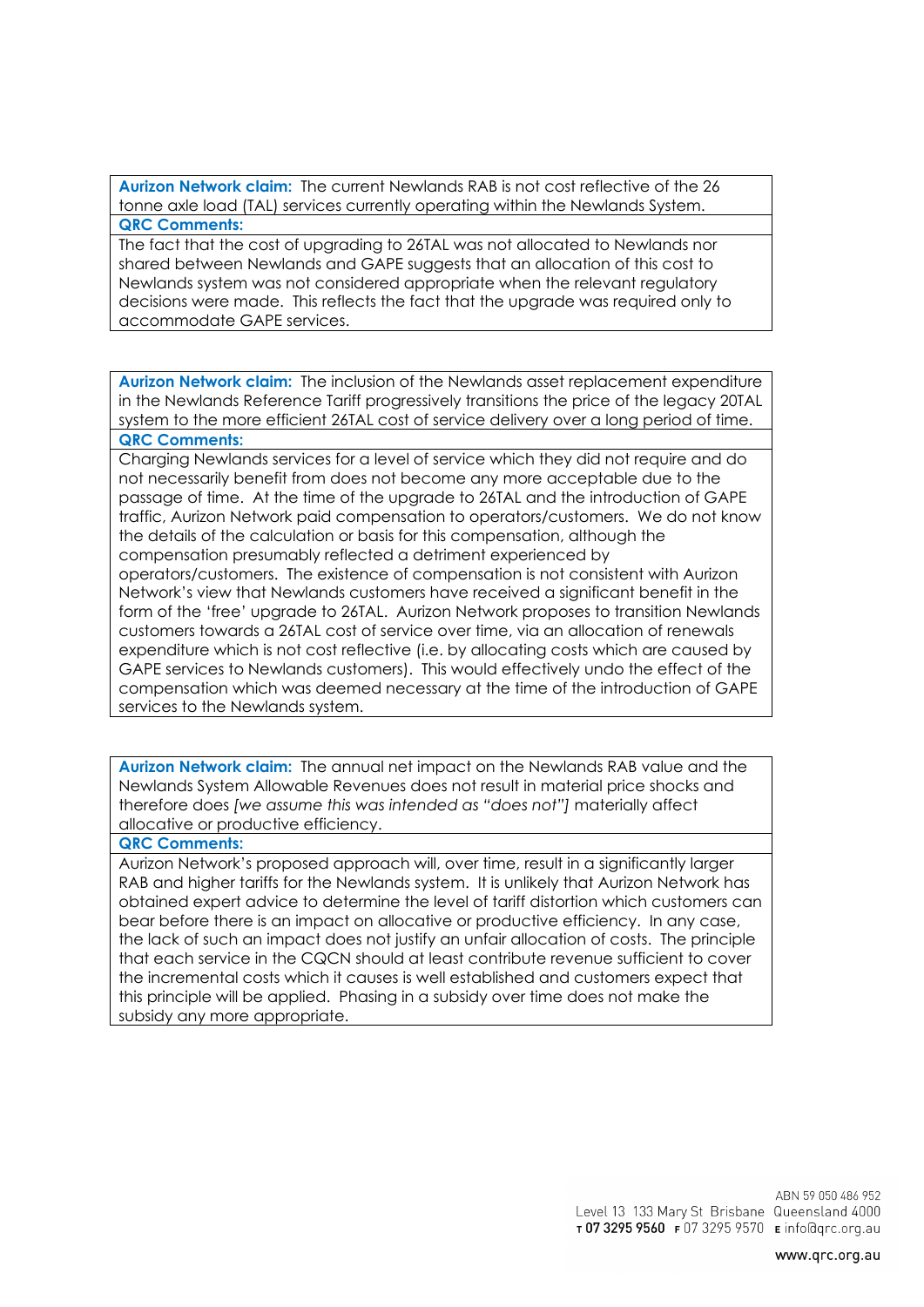**Aurizon Network claim:** The resultant GAPE Reference Tariff provides stronger price incentives to maintain and increase the utilisation of the Newlands Coal System at expiry of the GAPE contractual arrangements.

**QRC Comments:** 

This statement seems to be based on an underlying assumption that GAPE mines are less competitive than Newlands mines, and so are more likely to maintain utilisation with the benefit of a subsidised tariff. While it is true that the difference in access charges, taken alone, does reduce the competitiveness of GAPE mines relative to mines in other systems, it does not necessarily follow that these mines are less competitive. To reach this conclusion, Aurizon Network would need to undertake an analysis of each of the mines, taking into account factors such as mining costs, coal qualities and customer relationships. In the absence of such analysis, Aurizon Network's claim that shifting costs to Newlands customers will increase utilisation is pure guesswork.

**Aurizon Network claim:** The contract and demand positions of Newlands Users materially differ from the pre-GAPE Newlands contracted positions. It is both inefficient and inequitable for new or additional demand to maintain access at an access price which is not reflective of the cost of service delivery.

### **QRC Comments:**

To the extent that this comment is accepted, it applies only to new (post-GAPE) Newlands customers, yet Aurizon Network has not proposed any differentiation between pre-GAPE and post-GAPE Newlands customers (such as applying a 26TAL stand-alone cost to post-GAPE customers only). Whether such a differentiated approach is appropriate depends on whether the move to 26TAL would have been required by post-GAPE Newlands customers in the absence of GAPE. This is likely to have been considered only at the point where demand from Newlands mines exceeded the capacity of the Newlands system (without GAPE traffic) at 20TAL. To conclude that the additional Newlands traffic would, at that point, have triggered the upgrade to 26TAL would require an assessment of alternative expansion options which would have been available and analysis to demonstrate that the 26TAL upgrade would have been the most efficient option.

**Aurizon Network claim:** GAPE project costs are not included in the Newlands Reference Tariff and therefore, Aurizon Network's approach satisfies and remains consistent with the approved cost allocation methodology for the GAPE Project Costs.

#### **QRC Comments:**

The approved allocation methodology for the GAPE Project Costs involved the cost of the 26TAL upgrade being allocated to the GAPE system. Aurizon Network now seeks to use a Newlands stand-alone cost which includes the cost of upgrading to 26TAL to justify a non cost-reflective approach to allocating renewals. This is not consistent with the decision to allocate the cost of the 26TAL upgrade to GAPE. The approved allocation methodology for GAPE was based on the principle that GAPE services should pay a tariff which at least reflects the incremental costs which they cause to be incurred. This should include incremental renewals costs.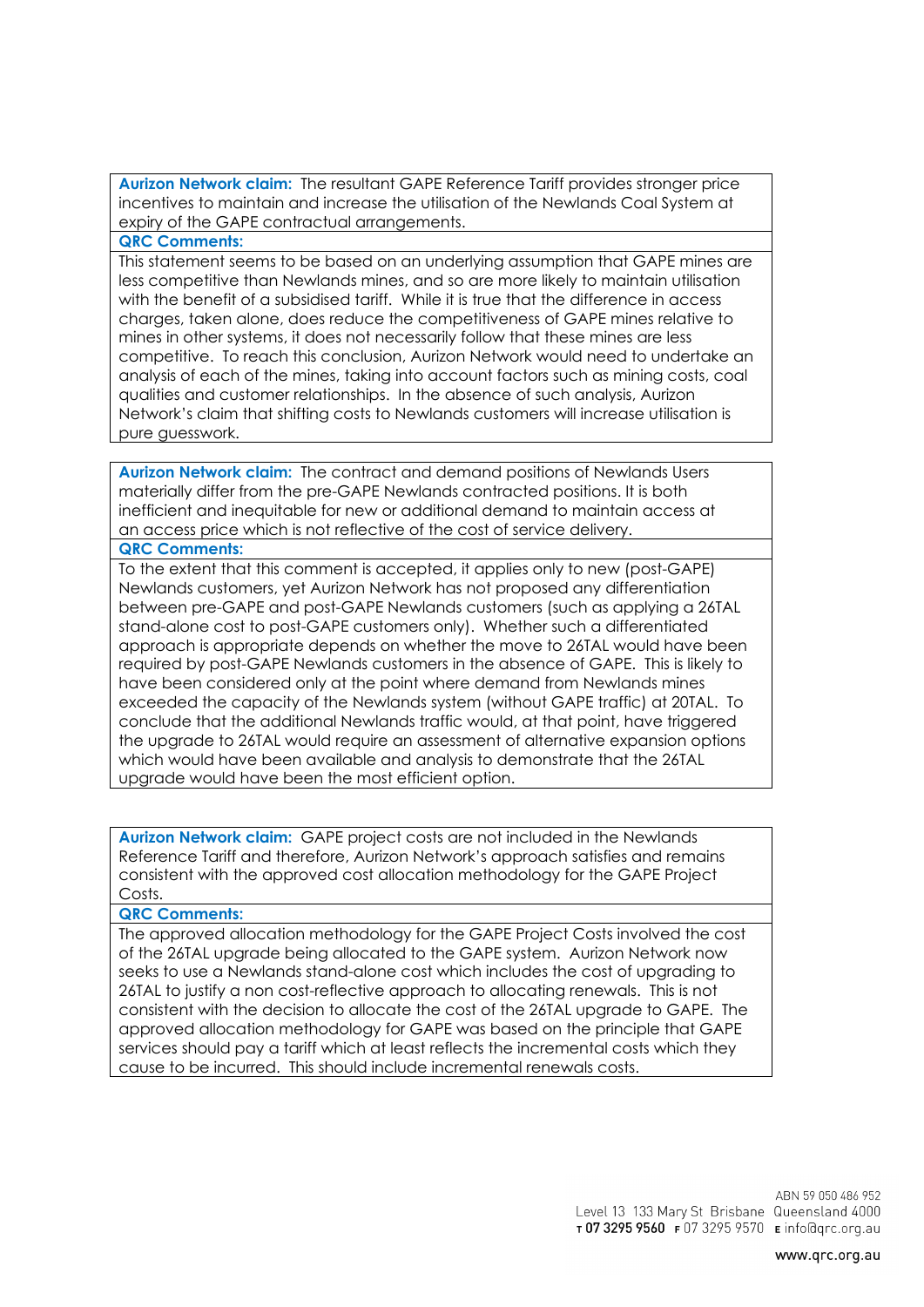**Aurizon Network claim:** It better reflects the significant indirect benefits provided to Newlands Users from the increased above rail efficiency seen through an increase in the average train payload between FY10 and FY20 of 45% and a material increase in competition from system interoperability. **QRC Comments:** 

The introduction of GAPE services required substantial increases in below-rail transit times for existing Newlands customers. Aurizon Network has not provided evidence that the net effect of the longer transit times and the increased payload was a reduction in above-rail costs. The existence of compensation payments suggests the opposite.

Aurizon Network proposes to allocate renewals costs in the Newlands in a way which is not cost-reflective. It is clear that GAPE services increase and bring forward renewals costs in Newlands. Any proposal which seeks to impose on one group of customers costs which are caused by another group requires rigorous analysis and justification. Aurizon Network's justifications appear to be underpinned by unsubstantiated assumptions, including:

- Newlands system, in the absence of GAPE, would have upgraded to 26TAL (a position which is inconsistent with the allocation of GAPE project costs).
- GAPE customers require lower access charges in order to maintain volumes.
- Newlands customers can bear higher access charges without their competitiveness being impacted.

Aurizon Network's position relies heavily on a claim that Newlands customers are receiving a standard of service which is not reflected in their costs. A similar issue arose in regard to the question of whether existing users of the Blackwater system received a benefit from the Wiggins Island Rail Project (WIRP) and should therefore share in the costs. In relation to WIRP, the QCA stated that an allocation of WIRP capital costs to existing users would be appropriate if "*there is clear benefit to existing users based on the evidence provided, and existing users have stated they want the benefit and are willing to pay for it*".[1](#page-6-0) The QCA said that "*While Aurizon Network and WIRP customers said that existing Blackwater and Moura system users derive a benefit from the WIRP infrastructure, we are of the view that neither has provided sufficient evidence to justify this claim or quantify the extent of any such benefits to existing users*." In the current case, Aurizon has made no attempt to demonstrate or measure a 'clear benefit' to existing users. Existing users did not ask for the claimed benefit, and certainly did not agree to pay for it.

We note that this issue is impacted by the existence of the GAPE Deed. Aurizon Network explained the impacts of the GAPE Deed on Page 34 of a June 2016 Investor Presentation[2](#page-6-1). Based on this presentation, it appears that Aurizon Network's total revenue, and the total costs paid by GAPE customers, are unaffected by increases in

<span id="page-6-0"></span><sup>1</sup> Queensland Competition Authority, Supplementary Draft Decision, Aurizon Network 2014 DAU: Reference Tariffs for Wiggins Island Rail Project Train Services, July 2015, page 30

<span id="page-6-1"></span><sup>2</sup> <https://www.asx.com.au/asxpdf/20160601/pdf/437mm8vgcd8ph2.pdf>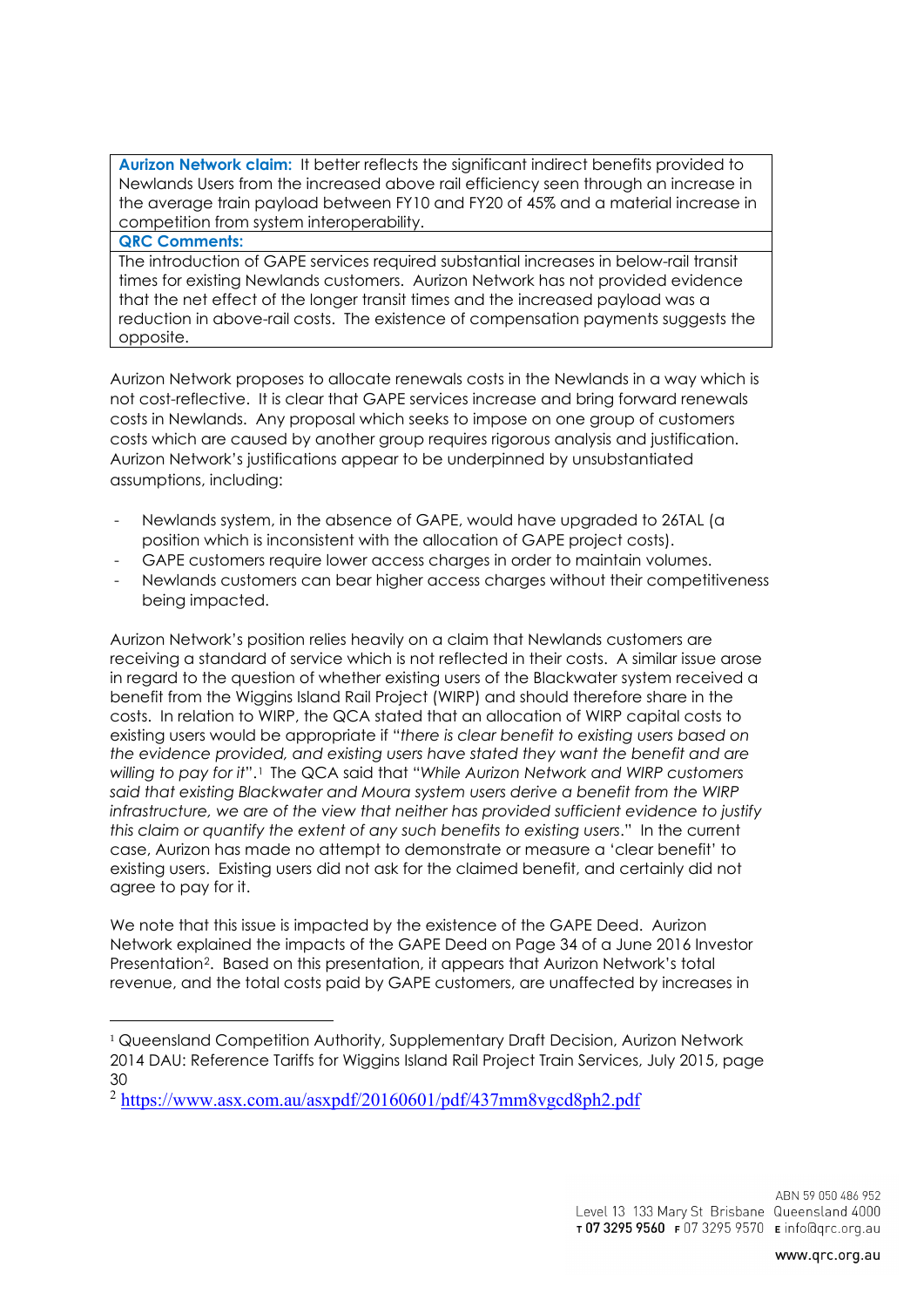regulatory revenue, because such increases are offset by reductions in charges under the GAPE Deed. This has two important implications:

- First, any concerns that higher GAPE tariffs may disincentivise utilisation of GAPE (and therefore Newlands) appear to have no validity during the term of the GAPE Deed.
- Second, it highlights that Aurizon Network has a strong financial incentive to shift cost allocation and revenue recovery out of the GAPE system and towards the Newlands system wherever possible. Aurizon Network is not a disinterested party proposing outcomes to which it is neutral. In this context, Aurizon Network's claimed justifications for moving away from cost-reflective pricing require rigorous testing.

We consider that the QCA should obtain expert advice on the drivers for each item of renewals expenditure in the Newlands system, and, to the extent that renewals costs are caused by or brought forward by GAPE traffic, such costs should be allocated to the GAPE system.

### **6. Process for resolution of Newlands/GAPE allocation question**

Customers have been concerned about the Newlands/GAPE allocation issue for some time.

The issue was raised in the FY21 Annual Review of Reference Tariffs process. In the QCA's Final Decision of May 28<sup>th</sup> (pages 4-5) the QCA said:

*"In relation to matters raised as to the allocation of renewals expenditure between the Goonyella to Abbot Point system and the Newlands system, this will be determined as part of the assessment of subsequent capital expenditure claims (schedule E). In doing*  so, it is expected that Aurizon Network will outline the extent to which capital *expenditure incurred on the Newlands system is an 'incremental cost' as defined in Aurizon Network's 2017 AU. We note that incremental costs include both renewal and expansion capital costs that would not be incurred (including the costs of bringing expenditure forward in time) if the train service did not operate.* (underlining added)

Despite the underlined comment above, when the issue was again raised in the consultation process on the capital expenditure claim for FY20 capex, the QCA did not address the issue, but referred to expectations regarding ongoing consultation (Decision of 19 February 2021) ahead of the RAB Rollforward and Annual Review of Reference Tariffs processes.

On 8th April 2021, the QCA approved Aurizon Network's RAB Rollforward proposal for FY20 capex, without offering any opportunity for stakeholders to make submissions on Aurizon Network's proposal.

At no point in the process to date have stakeholders been provided with an opportunity to provide input to the allocation of capital expenditure between systems. There is also no evidence of Aurizon Network justifying its allocation approach through these processes, nor of the QCA assessing the issue.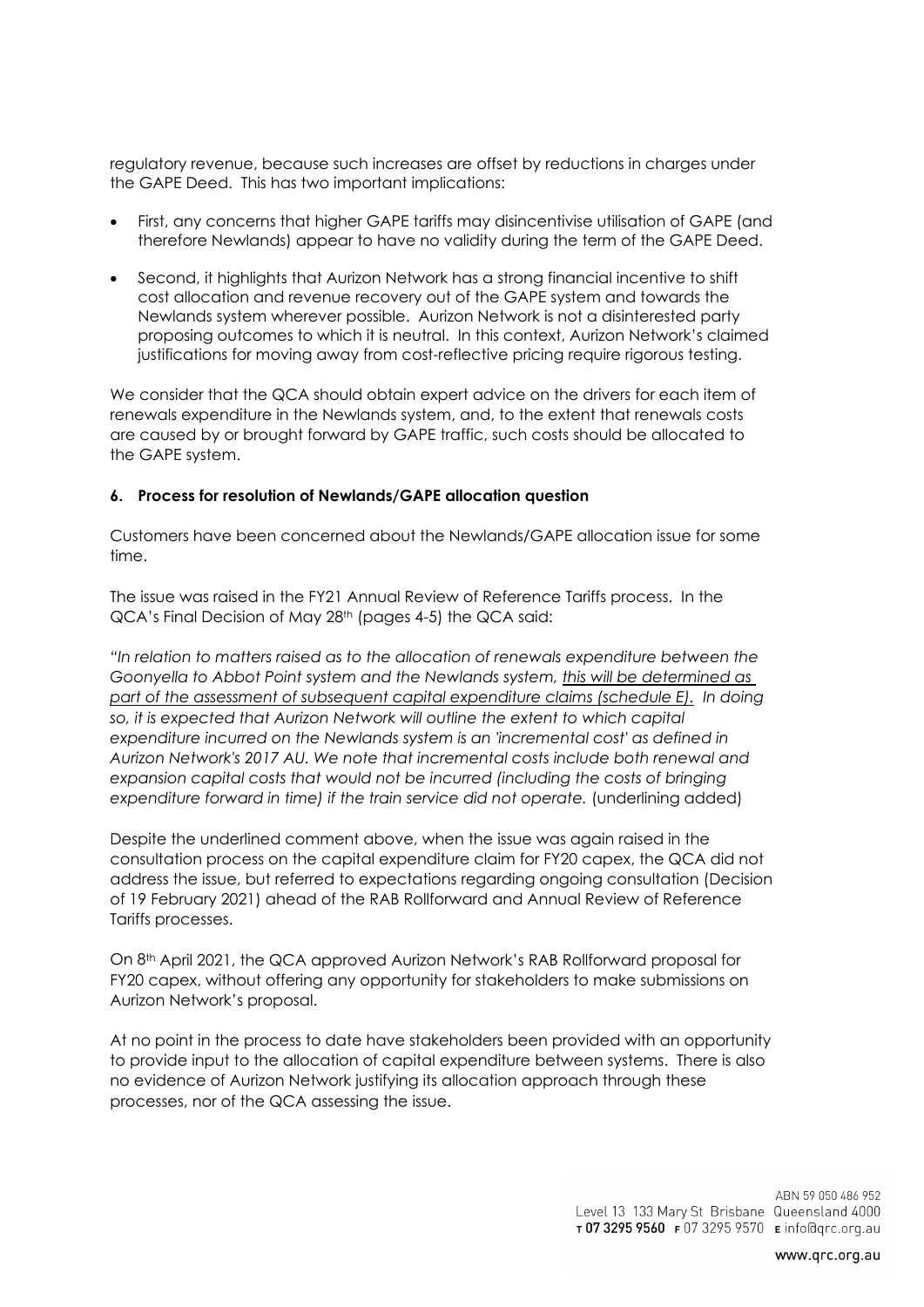We can only conclude from this that the allocation of capital expenditure to a RAB is viewed as a mechanical process based on physical locations of projects, with cost recovery (return on capital and depreciation) between systems being a separate decision to be determined through the Annual Review of Reference Tariffs. We therefore look to the QCA to resolve this issue through the current process and expect that stakeholders will be provided with an opportunity to comment on the QCA's initial assessment of this issue, via a draft decision or issues paper process.

## **7. New coal-carrying Train Service, Newlands system**

We note that Aurizon Network's proposal includes the introduction of a new coalcarrying train service in the Newlands system. We understand that this new service relates to the Carmichael Mine. The Bravus website indicates that first coal from the Carmichael Mine will be produced in 2021, that the Carmichael Rail Network will be completed in 2021, and that this will connect to the existing rail network.

Aurizon Network's proposed volume forecasts for Newlands are consistent with FY20 actual tonnes: this is an outcome of Aurizon Network's methodology, and therefore provides no information on the extent to which the new service will increase throughput in the Newlands system. In order for Newlands customers to gain some understanding of the impact of the new service on future tariffs, it is critical that Aurizon Network provides updated volume forecasts which are prepared on a more realistic basis.

Table 23 of Aurizon Network's submission indicates that, upon approval of the Private Incremental Costs for the new service, the new service may move to payment of the Minimum Revenue Contribution, triggering a 35% increase in AT3 and AT4 for all mines in the Newlands system. This is clearly a material impact on existing users.

The QRC does not believe that the introduction of a new project on the scale of the Carmichael Mine should be treated as a routine matter under the undertaking. The discount for Private Incremental Costs was not intended to be applied to major projects such as the 200km Carmichael Rail Network. We suggest that Aurizon Network should consult with stakeholders on the implications of the introduction of this new service, and should prepare a Draft Amending Access Undertaking to deal with the issue, rather than mechanistically applying provisions of the existing undertaking which may not be appropriate for the current circumstances. A DAAU approach will allow all stakeholders to have meaningful input and will allow the QCA to consider the full range of issues. Examples of the types of issues which will need to be considered include:

- Is it appropriate to apply the standard approach for Private Incremental Costs to a project of this scale?
- How does the scale of the Carmichael Rail Network compare to the actual capacity contracted with Aurizon Network?
- Is the Minimum Revenue Contribution (MRC) sufficient in the Newlands system?